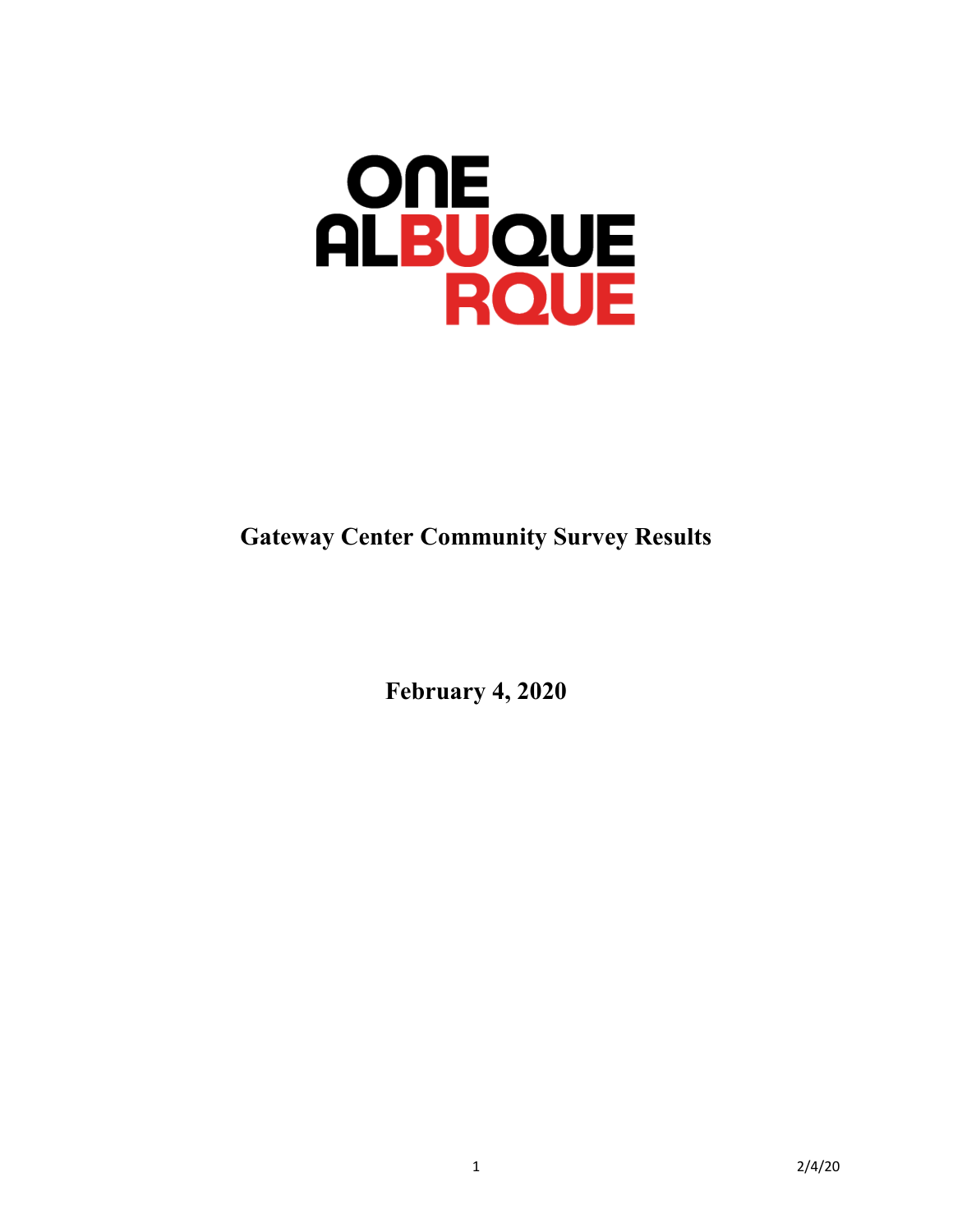# **Introduction**

This report provides the quantitative results of the five Gateway Center Survey questions. The Survey was conducted to provide the public an opportunity to provide their input and feedback about the Gateway Center to the City of Albuquerque.

# **Purpose**

During the November 2019 Election, Albuquerque voters approved \$14 million dollars in General Obligation bonds for the construction of a new Gateway Center. The Center will provide emergency shelter and support services to people experiencing homelessness, and serve as a gateway to permanent housing and other community resources. The Gateway Center will be open 24 hours a day year-round, will be low-barrier and will address common obstacles to shelter (i.e. storage for personal items and capacity to accommodate pets).

The Gateway Center Survey is the second part of a three part series to gain community input for the Gateway Center.

- December 14, 2019: Community Input Session
- November 27, 2019 January 15, 2020: Gateway Center Survey
- January 14-31, 2020: Focus Groups with people with lived experience

# **Method for Survey Distribution**

The survey was accessible to the public via the City's website at <http://www.cabq.gov/family/services/homeless-services/about-homeless-services> and was released for public input on November 27, 2019 with an original end date of December 31, 2019. However, the end date was extended to January 15, 2020 due to an overwhelming response to the survey.

The survey was promoted heavily during the same time period. The Department of Family and Community Services (DFCS) posted about the survey on its Facebook and Twitter pages, released three press releases regarding the survey and promoted the survey in three separate television interviews. In addition, an Albuquerque Journal article included a link to the survey.

3,294 surveys were officially collected; five of the responses were in Spanish. A total of 79 entries were removed due to duplication. Duplication was identified when more than one entry with a similar date/time stamp and identical name and email. In these cases, one entry was retained. As a result, 3,215 surveys were used during the final analysis of the data.

The Survey provided five questions with multiple-choice options and a comment box to suggest additional ideas. This report summarizes the multiple-choice options for each question, and the open-ended responses for question one. DFCS will release an updated report that includes a summary of the open-ended responses for questions two through five at a later date. DFCS will also release the results of the focus groups with individuals with lived experiences in mid-February. These reports, along with all other reports related to the Gateway Center, can be found online at: [http://www.cabq.gov/family/services/homeless-services/about-homeless-services.](http://www.cabq.gov/family/services/homeless-services/about-homeless-services)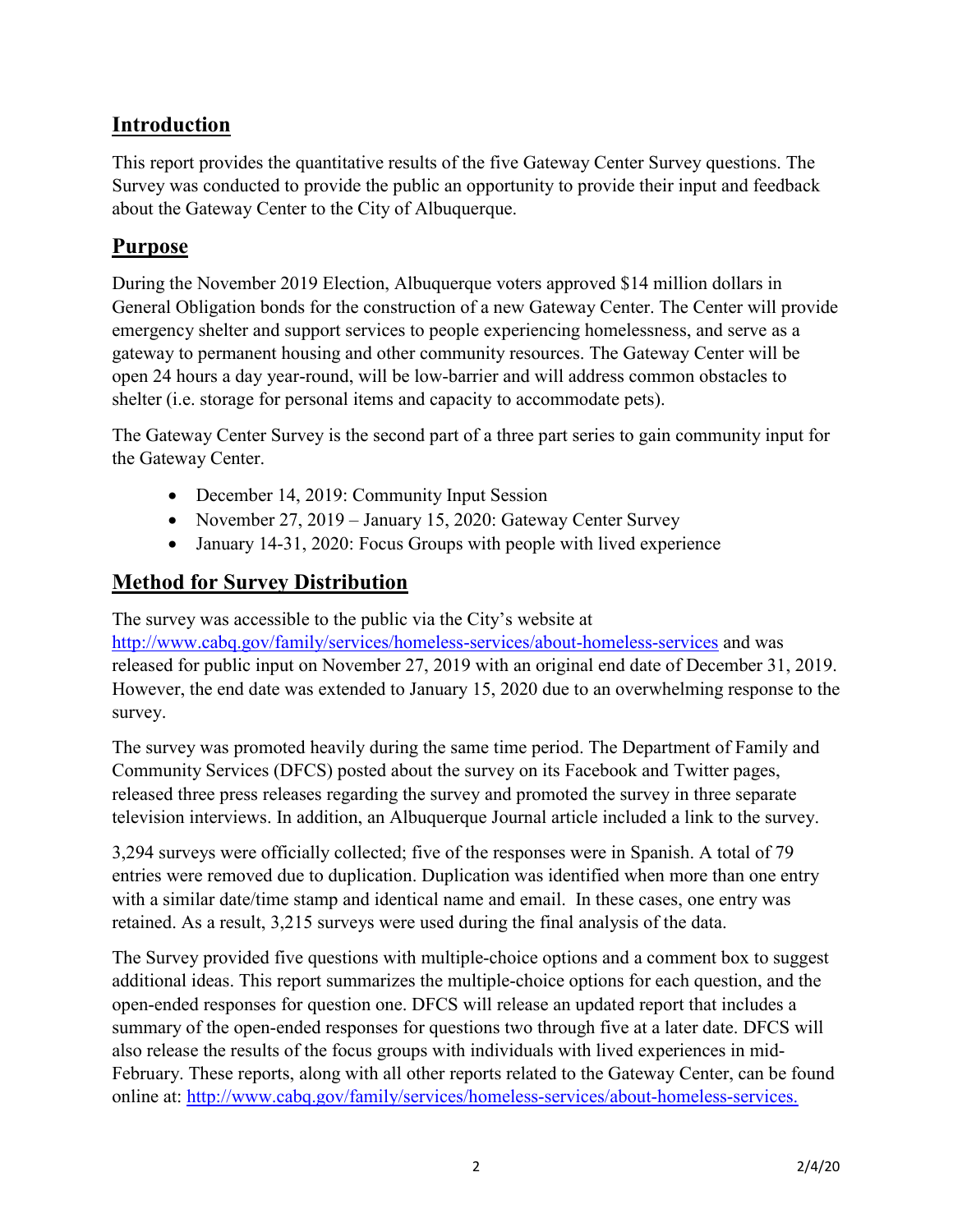# **Survey Results**

# **Gateway Center Survey Question Analysis**

The Survey provided five questions with multiple-choice options and a comment box to suggest additional ideas. The questions focused on input regarding: criteria for choosing a location for the Gateway Center; consideration to minimize neighborhood impact; services to be prioritized at a Gateway Center; and location preference. Respondents were given an opportunity to share further thoughts and suggestions. What follows is a summary of the responses to each survey question (full copy is provided in the Appendix).

# **What criteria needs to be considered in choosing a location? Select all that apply.**

 $\Box$  Easy access to support services for people experiencing homelessness (medical care, case management, mental health, etc.)

- $\square$  Easy access to employment
- $\Box$  Easy access to public transportation
- $\Box$  Walkable community
- $\Box$  Other (open ended) Please provide priority suggestions.



### *Figure 1 Criteria for Choosing a Location*

Survey respondents were able to select any or all of the criteria, therefore the total number of responses exceeds the total number of surveys.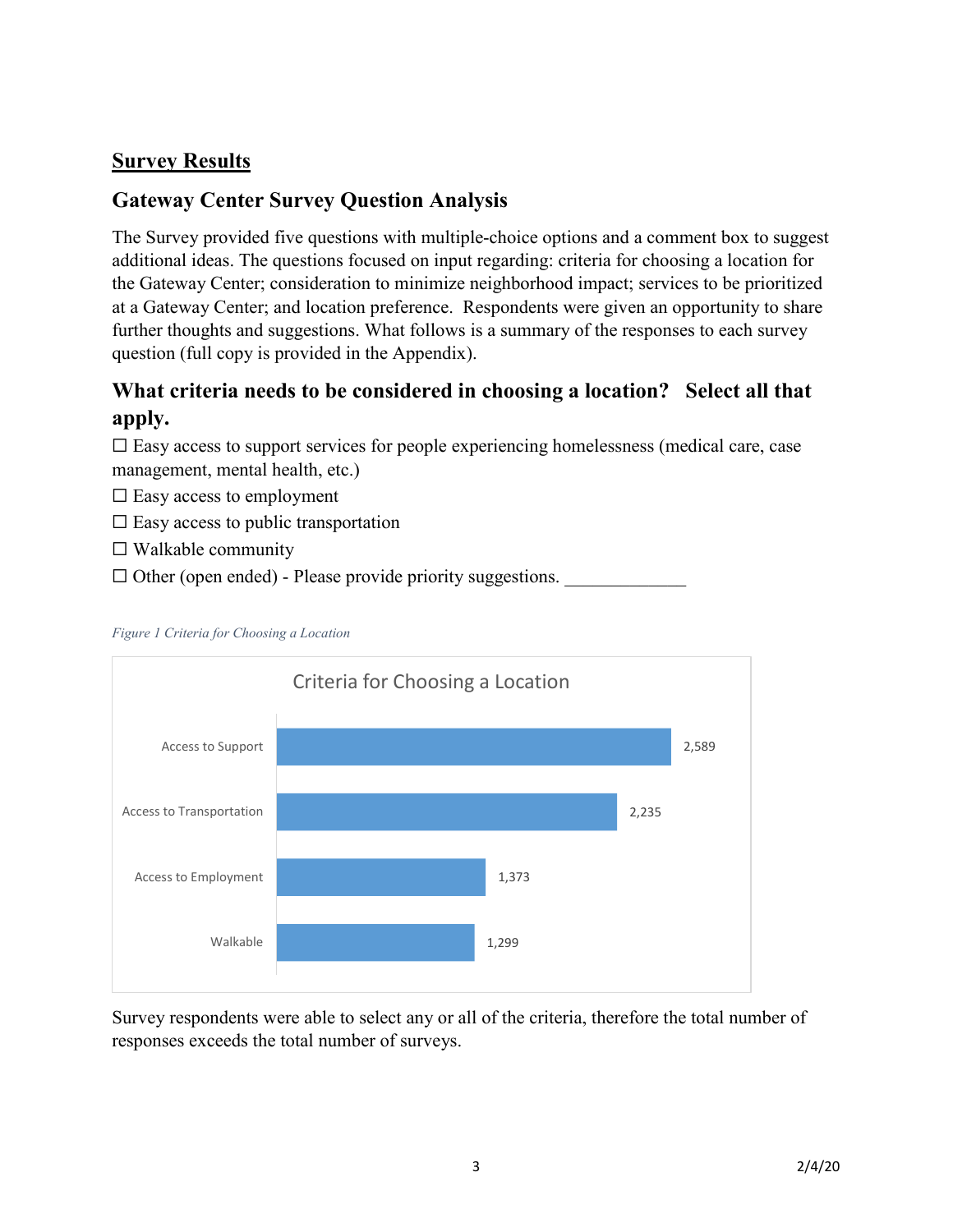- 81% of respondents (2,589) said that access to support services (such as medical care, case management, mental health, etc.) is an important criteria to choose the location of the Gateway Center.
- 70% of respondents (2,235) said that access to public transportation is important.
- $\bullet$  43% of respondents (1,373) think that access to employment is an important criteria.
- $\bullet$  40% of respondents (1,299) think that walkability is an important criteria.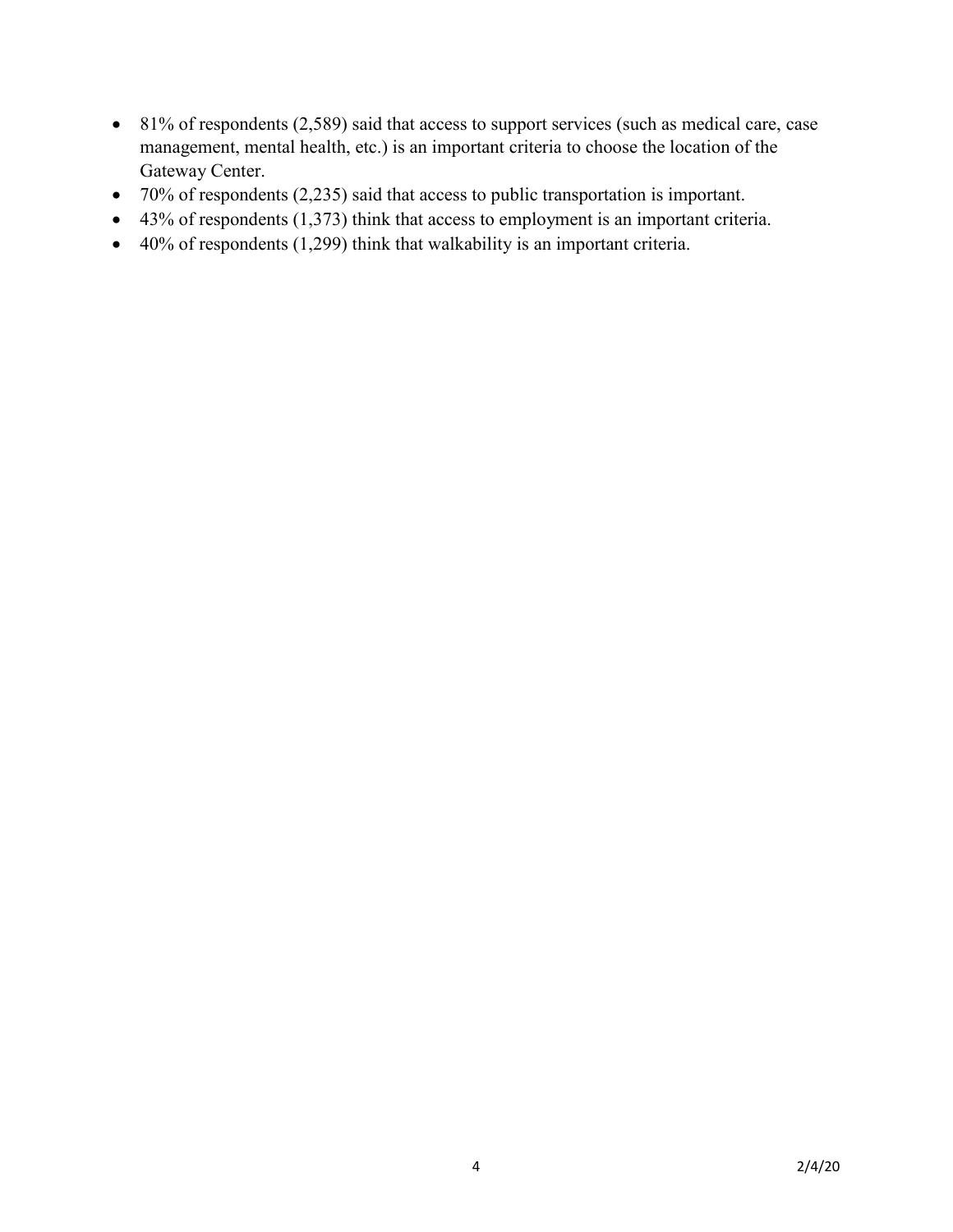# **What needs to be considered to minimize neighborhood impact? Select all that apply.**

 $\Box$  Building design is consistent with the look and feel of the community

- $\Box$  Property has good security systems in place
- $\Box$  Appropriate public safety presence
- ☐ Construction does not adversely impact access to area businesses and services
- $\Box$  Other Please provide neighborhood impact suggestions.

### *Figure 2 Considerations to Minimize Neighborhood Impact*



Survey respondents were able to select any or all of the criteria, therefore the total number of responses exceeds the total number of surveys.

- Public safety and on-site security ranked very high among survey respondents as an important consideration to minimizing neighborhood impact when locating the Gateway Center.
- 81% of survey respondents (2,591) said that an appropriate public safety presence and 67% (2,161) said that security on the property is important to minimize neighborhood impact.
- $\bullet$  46% of survey respondents (1,485) said that an important consideration is for the building design to be consistent with the look and feel of the community.
- $\bullet$  48% of survey respondents  $(1,543)$  said that it is important to consider that construction will not adversely impact access to the area businesses and services.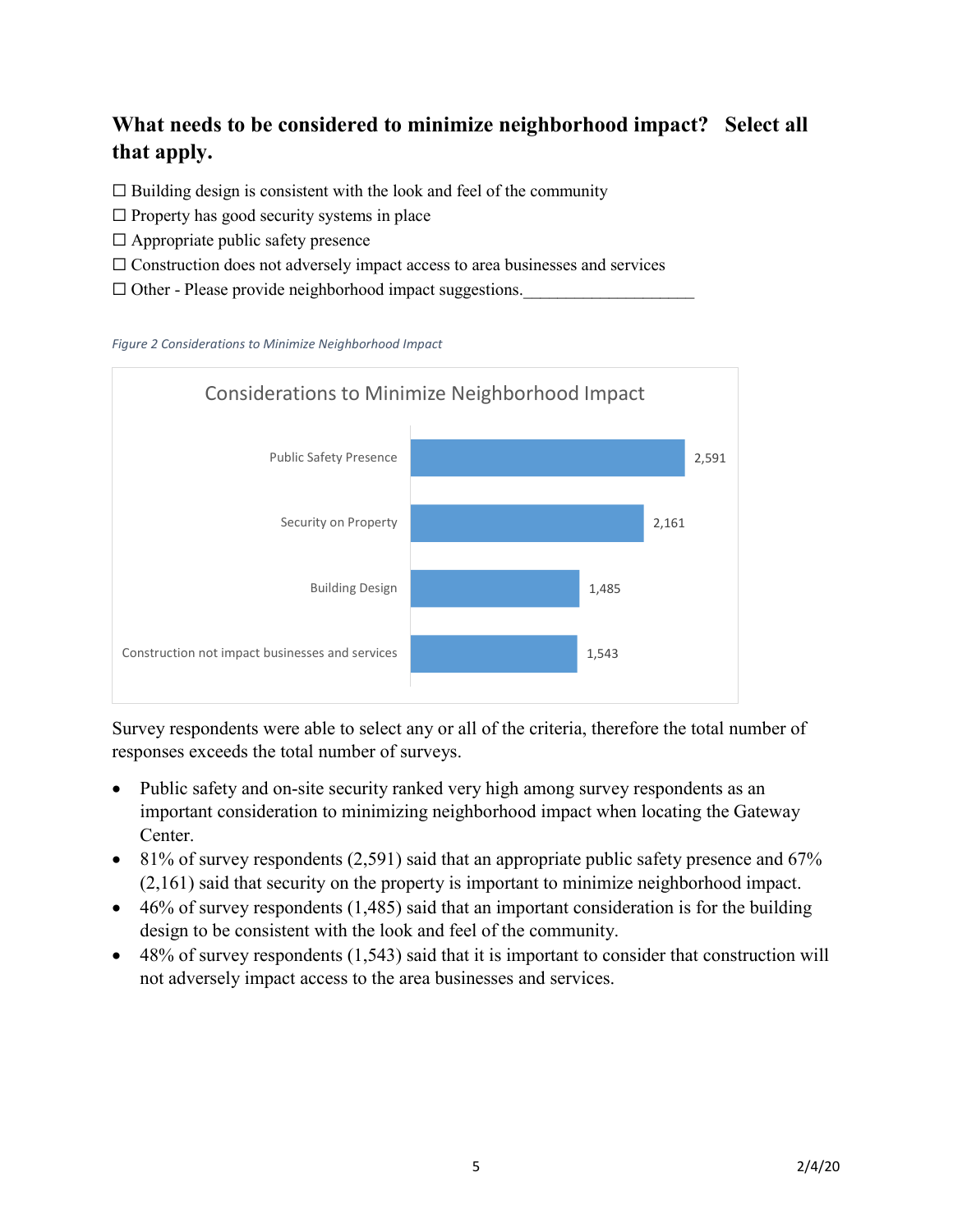# **What services need to be prioritized on site at the Gateway Center? Select all that apply.**

 $\Box$  Case management (connect people to services in the community)

- $\Box$  Housing support (help people access stable housing)
- ☐ Mental health and substance abuse treatment services
- $\Box$  Job training and placement
- $\Box$  Other- Please provide services suggestions.





Survey respondents were able to select any or all of the criteria, therefore the total number of responses exceeds the total number of surveys.

- Three out of four  $(89%)$  survey respondents  $(2,872)$  said that mental health and substance abuse treatment is a priority to have on-site in the Gateway Center.
- 72% of survey respondents (2,308) said that case management to connect people to services in the community is a priority service to have on the premises.
- 69% of survey respondents (2,209) think that housing support to help people access stable housing is a priority service to provide on-site.
- 68% (2,183) said that job training and placement is a priority service to have on the premises.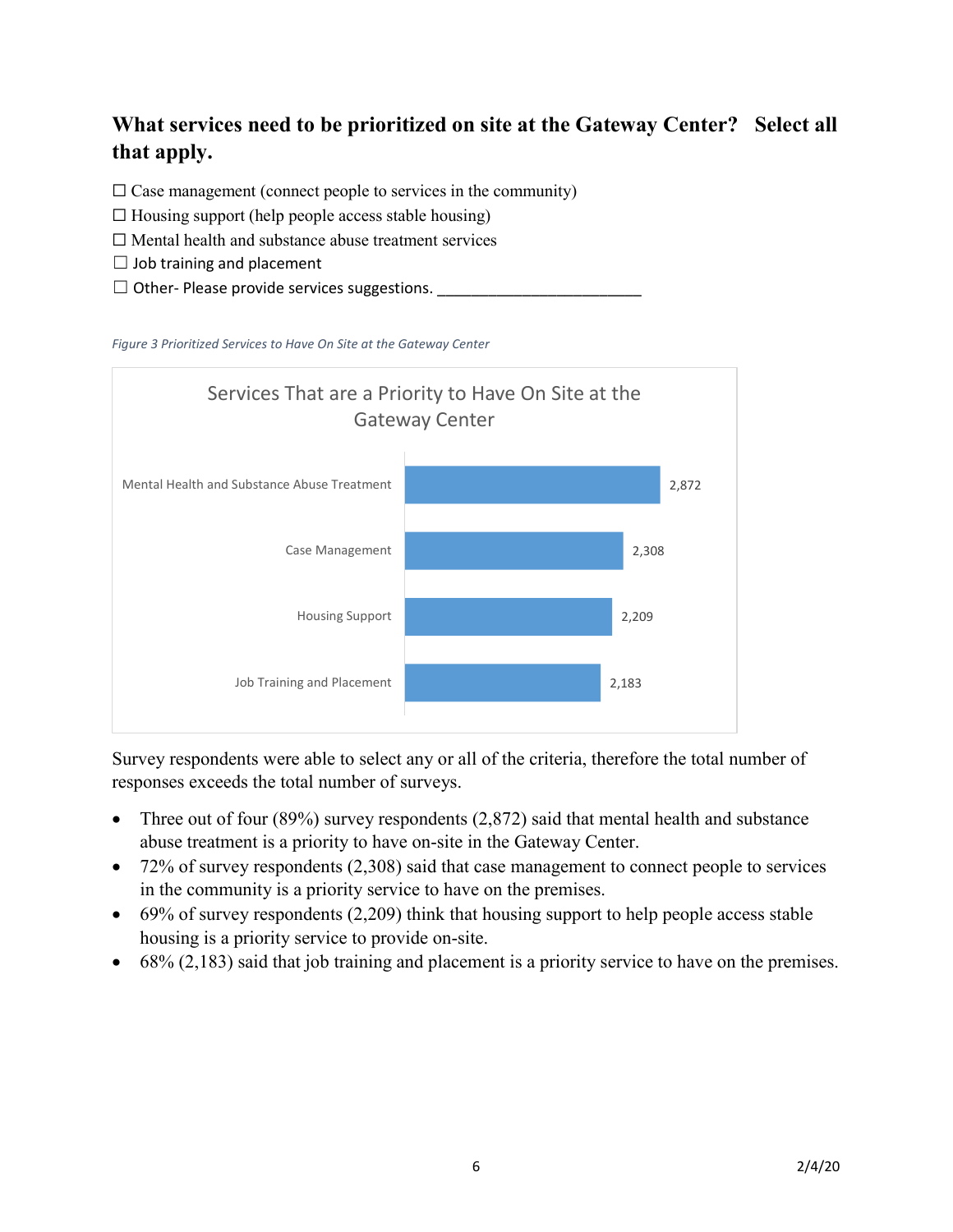# **What is your location preference for the new Homeless Shelter?**

Please select one: □ I-40 and Second Street Area ☐ Other location in Downtown Area ☐ UNM Health Sciences Center south of the State Laboratory ☐ Northeast Heights Area ☐ North Valley Area  $\Box$  Southeast Heights Area ☐ South Valley Area ☐ Current Location (Westside Center/Former Bernalillo County Jail) ☐ Other location in the Westside Area  $\Box$  Other – Please provide suggestions for a location

Results from the 3,215 unduplicated responses are shown in Figure 4 and 5 below. *Figure 4: Frequency of Responses for Potential Sites*



- The highest rated location option was the I-40 and Second Street Area, selected by 997 respondents (31% of all survey responses).
- The second highest rated location was the UNM Health Sciences Center's vacant lot, located South of the State Laboratory (Office of the Medical Investigator), selected by 492 respondents (15% of all survey responses).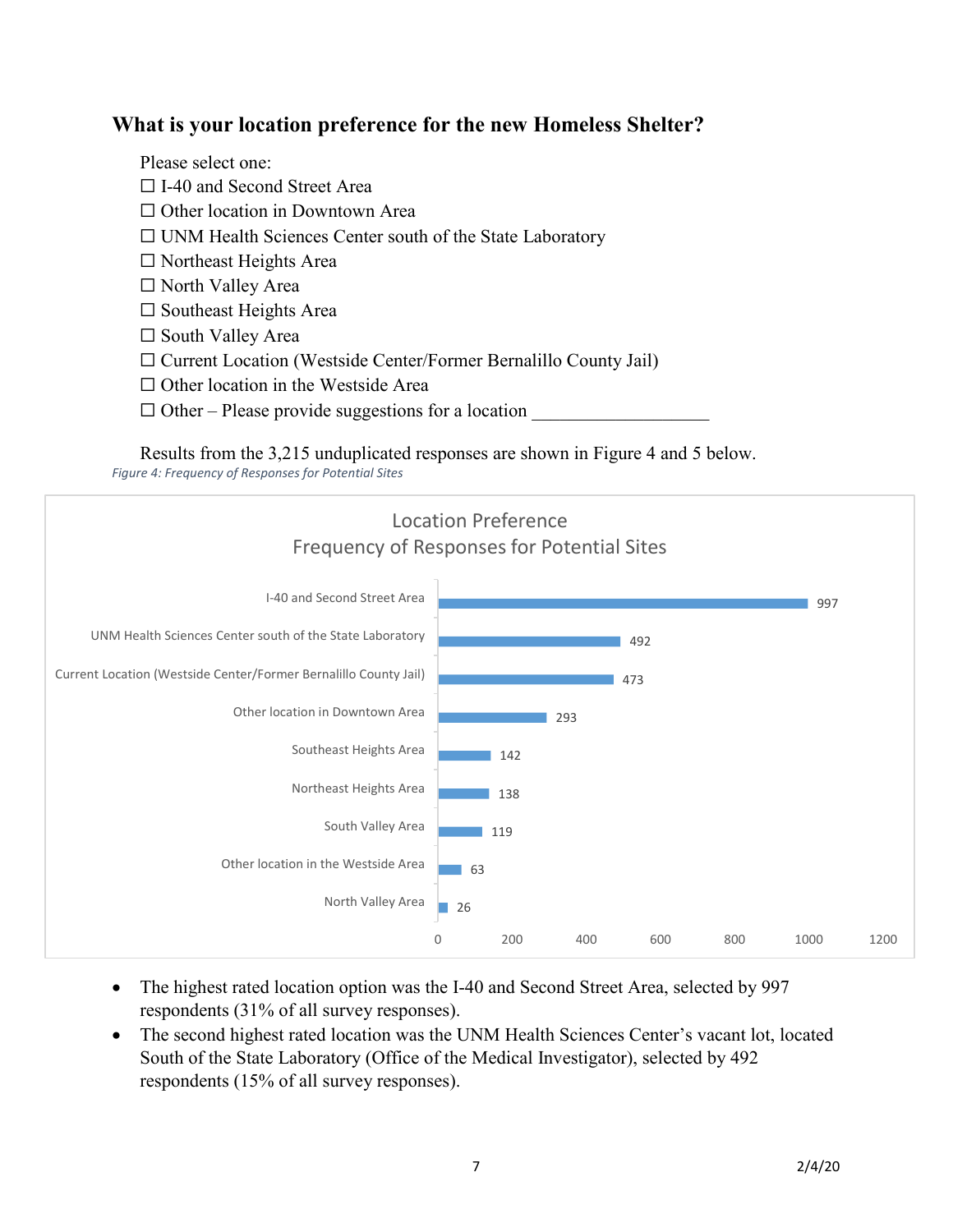- The third highest rated location was the current emergency shelter location called the Westside Emergency Housing Center (WEHC) which is located in the former Bernalillo County Jail, located about 20 miles west of downtown. This site was selected by 473 respondents (15% of all survey responses).
- The fourth highest rated location was "Other location in the Downtown Area", selected by 293 respondents (9% of all survey responses).
- The fifth, sixth and seventh highest rated locations, each with 4% of survey responses, were "Southeast Heights Area", "Northeast Heights Area" and "South Valley Area" with 142, 138 and 119 responses respectively.

There were 442 responses who filled out the open-ended comment box suggesting a location or commenting on the efficacy of particular locations. If a comment mentioned one of the multiple choice options, it was not counted twice.

Locations written in the "Other" comment box are listed in Figure 5 if they received five or more responses. Nearly all (99%) of responses were directly related to the question asked. Twentythree  $(1\%)$  survey responses were non-sequitur/off-topic comments and 14 (less than 1%) said they disagreed with building any emergency shelter.

Suggested locations that had fewer than five responses, including general and specific suggestions, are shown in Table 1.



8 2/4/20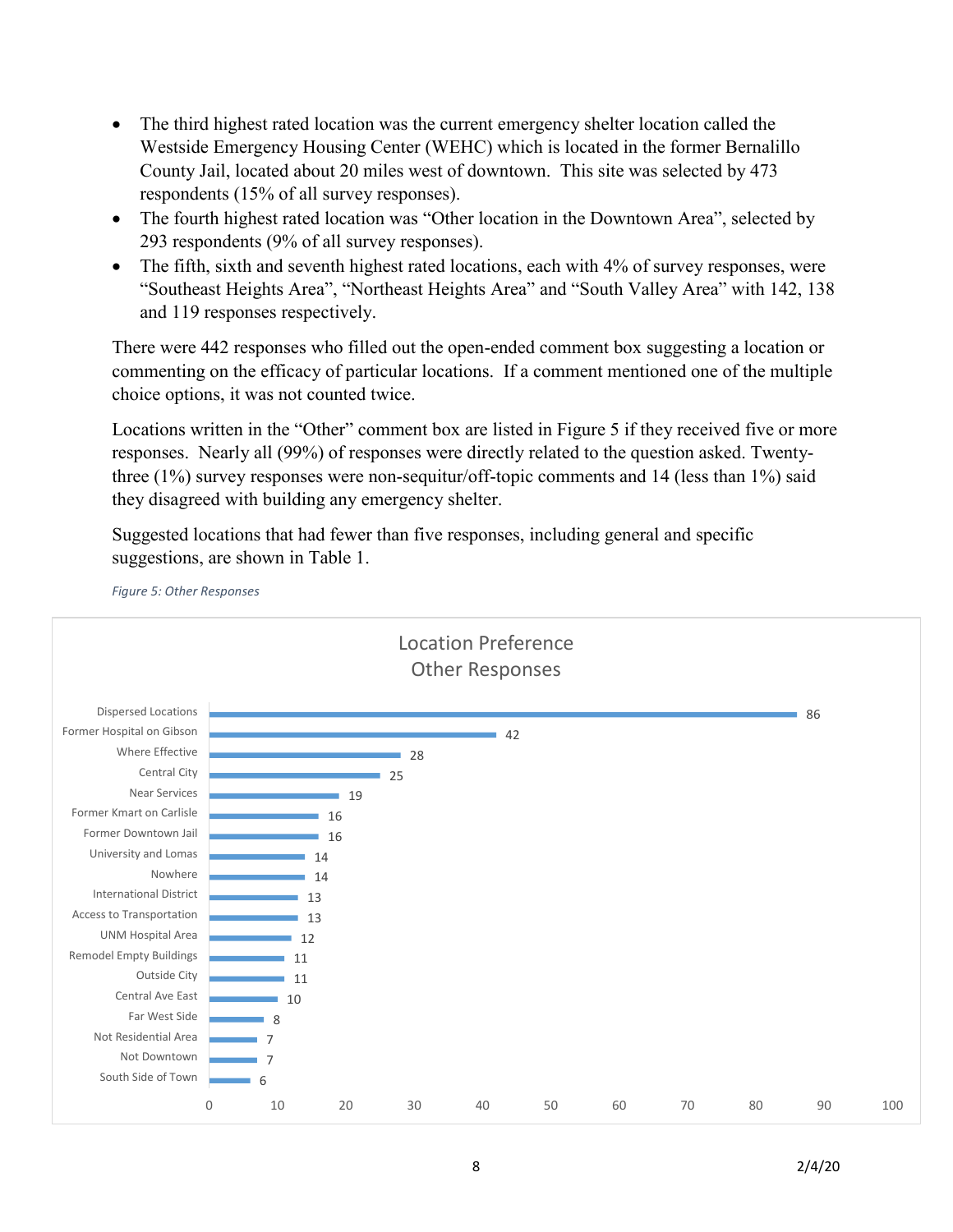- Of the "other" responses, the highest rated option was dispersed locations." Comments related to dispersed locations included a desire for shelters to be located in different geographic areas of the City and to be focused on serving different populations (men, women, families) or focused on different service needs (behavioral health disorders).
- The second-highest rated option among the "other" responses was the former hospital on Gibson Blvd, with 42 respondents suggesting this as a potential site. This specific site was not included in the survey's multiple choice options because the City had not secured permission from the building owners to list this as a potential site at the time the survey was released. However, we were able to share the former hospital on Gibson Blvd. as a potential location at the Community Input Session on December 14, 2019. At the Community Input Session, the majority of groups felt that this location met common criteria that had been identified across the groups (low impact on neighborhood, ease of access to services, ease of access to transportation, and high level of safety and security).

**Table 1: Location Preference Written in as an "Other" Comment with fewer than 5 responses** (less than 1% of the total responses).

| I-25 Corridor              | 4              |
|----------------------------|----------------|
| Montessa Park              | 4              |
| NE Heights                 | 4              |
| Near Airport               | 4              |
| Near Joy Junction          | 4              |
| <b>UNM South</b>           | 4              |
| Unsure                     | 4              |
| <b>Central Ave West</b>    | 3              |
| Country Club Area          | $\overline{3}$ |
| Not UNM                    | $\overline{3}$ |
| Housing Vouchers Instead   | $\overline{2}$ |
| Not International District | 1              |
| Not SE                     | 1              |
| Not South Valley           | $\mathbf{1}$   |
| Not UNM                    | $\mathbf{1}$   |
| Not WEHC                   | 1              |
| San Mateo and Kathryn      | 1              |
| <b>WEHC</b>                | 1              |

Comments provided insight into the thought behind the survey responses chosen.

- Many respondents expressed the desire to renovate empty buildings (including large vacant commercial industrial buildings or vacant/declining strip malls). This was expressed as a means to re-use existing structures in lieu of new construction. People also pointed out a number of vacant lots around the City that could be put to use for an emergency shelter.
- A large number of people explained their thinking behind the preference for a dispersed model over a centralized facility. Some people saw it as an equity issue so that each part of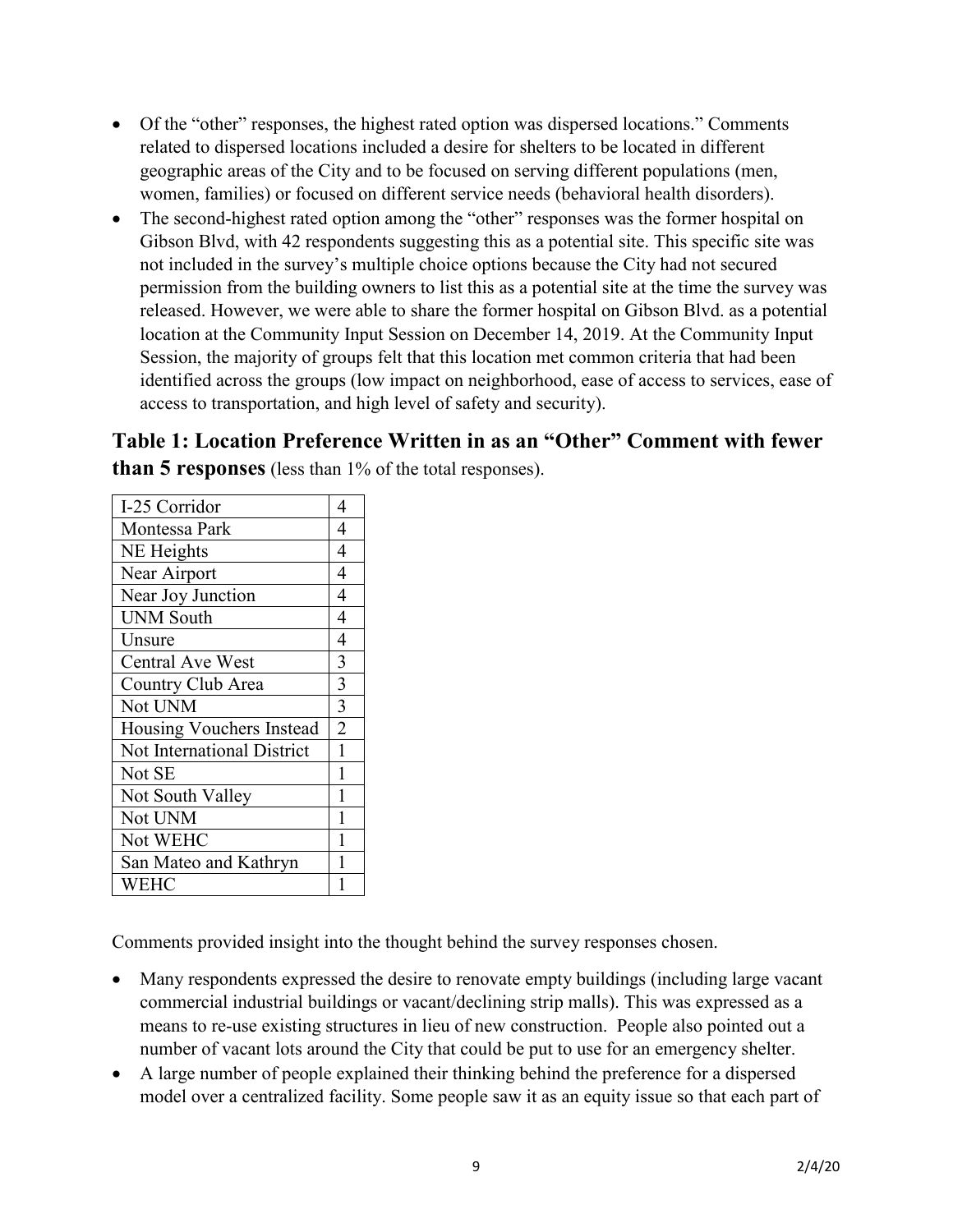town shares the responsibility to provide services. Other people thought that dispersed shelters would be more personal and accessible to people experiencing behavioral health challenges along with their homelessness.

- Many respondents described the need to protect the safety of residential neighborhoods and businesses. Concerns included the image of the City to tourists as well as quality of life for shared spaces to remain clean.
- Many respondents felt that the people who experience homelessness and those that provide services would know best about the preferred location.
- Some respondents felt that some areas of town had their fair share of burdens related to public nuisances that extend beyond homelessness, to include declining businesses or wastewater treatment.
- Some respondents thought that the effectiveness was more important than geography, in that it should work to support residents of the Gateway Center to transition to stable housing.
- There was a lot of thought about the need for Gateway Center residents to be able to access services and transportation. These issues are also covered in the next survey question.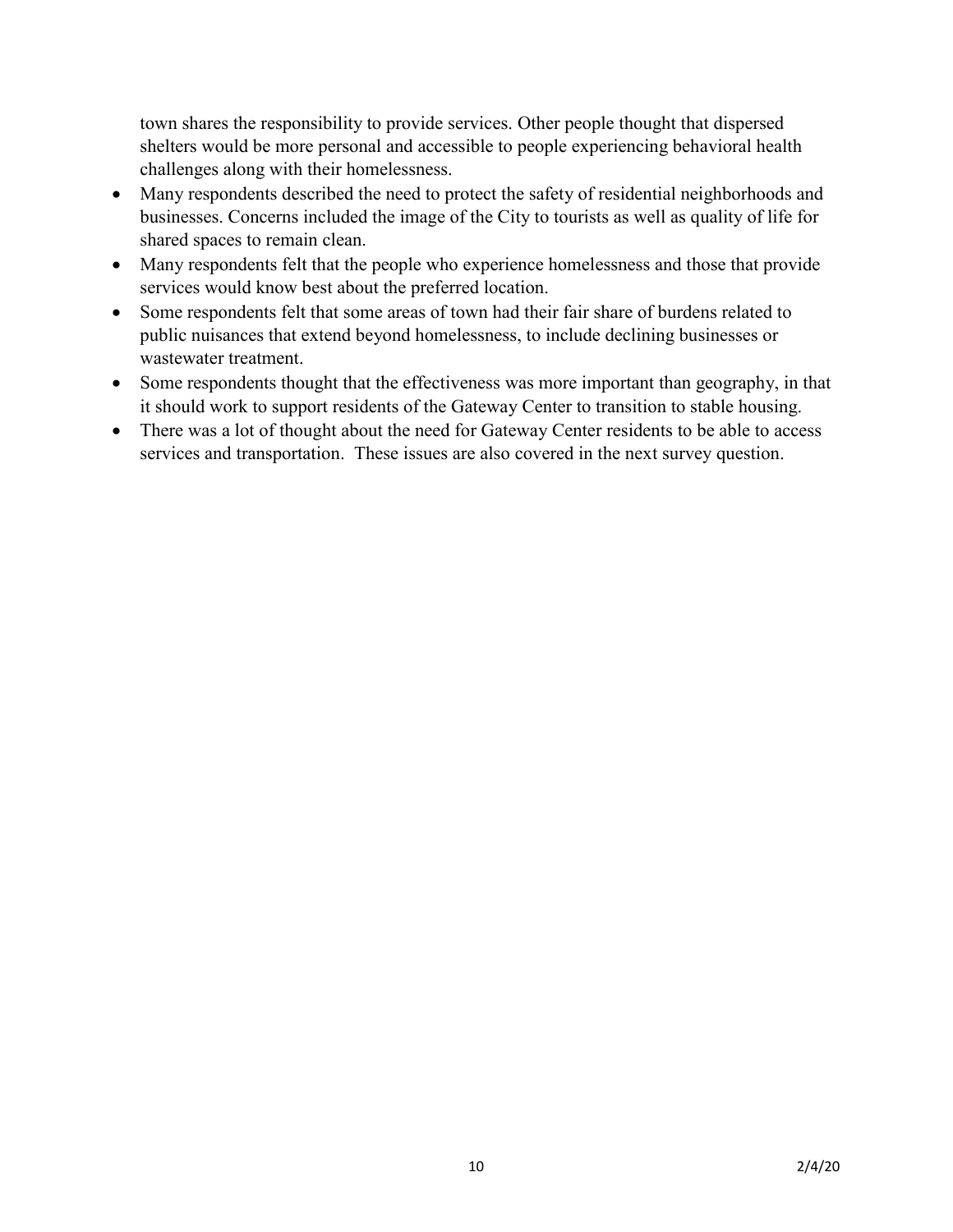# **Survey Respondent Zip Codes**

Respondents were asked to provide their zip code, and responses show that residents from across the city responded to the online survey. 81% of respondents (2,596) provided their zip code, and of these 97% of those (2,511) are located in Albuquerque. A search was conducted using the U.S. Postal Service online zip code search, showing that four percent were either out of the City or did not exist.

Count of Zip Codes Reported by Survey Respondents 324 278 245 224 178 166 164 160 133 125 119 117 86 65 40 37  $\frac{17}{1}$  5 4 4 3 86 SIL20 87108 **1216** 87102 87106 , 511,0 g/101 g/11,2 g/12, g/12, g/104 g/109 g/12, g/105 87113 8722 8723 8725 87199 87154